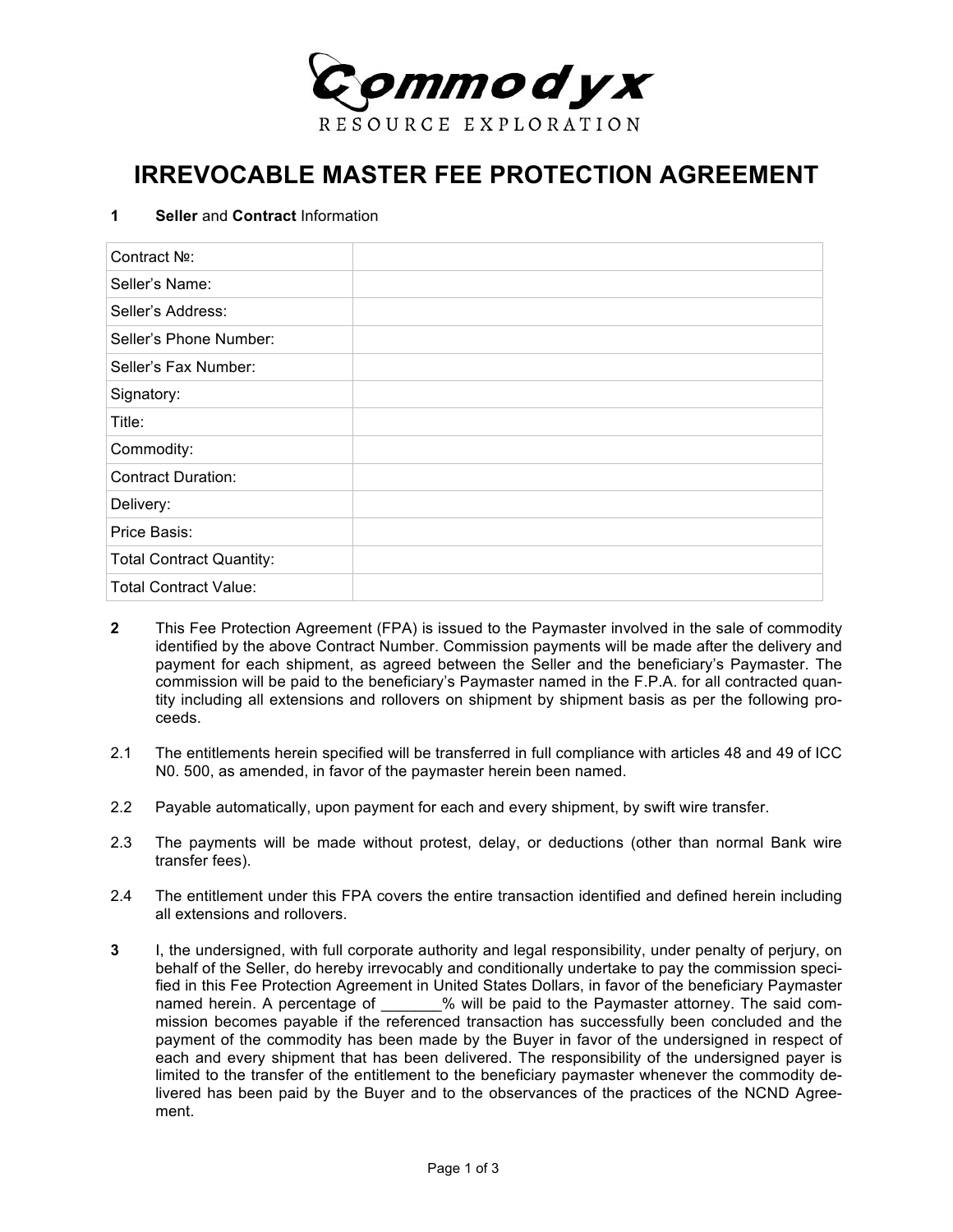

- **4** It is expressly understood that Commodyx, Inc. and/or assigned attorney agrees to act as Paymaster and take full responsibility in the disbursement of funds (commissions as referrals, brokers, finder's fees) in an expedient and fair fashion, as agreed and understood by all parties concerned.
- **5** Any controversy or claim arising out of or relating to this agreement or the breach thereof and which is not settled between the signatories themselves within ninety (90) days shall be settled by arbitration in accordance with the rules of the United States arbitration association with hearing to take place in United States, and judgment upon the award rendered by the arbitrator(s) may be entered in any court having jurisdiction thereof including the award to the grieved signatory(is). Their heirs, assignees and/or designs for the total remuneration received as a result of business conducted with the parties covered by this agreement, plus all court costs, attorney fees, and other charges and damages deemed fair by the arbitrator(s) for bank , lending institutions, corporations, organizations, individuals, lenders or borrowers, buyers or sellers that were introduced by the named signatories.
- **6** Signature in this agreement received by fax, shall be deemed to be an executed contract agreement enforceable and admissible for all purposes as made necessary under the terms of the agreement.

| <b>Bank Name:</b>         |  |
|---------------------------|--|
| Address:                  |  |
| City:                     |  |
| Country:                  |  |
| <b>Account Name:</b>      |  |
| Account Number:           |  |
| Swift Code:               |  |
| Bank Officer:             |  |
| <b>Bank Phone Number:</b> |  |

**7 Seller's** Banking Information:

## **8 Beneficiary/Broker** Banking Information:

| Full Name:                       |  |
|----------------------------------|--|
| Company Name:                    |  |
| Telephone:                       |  |
| <b>Additional Beneficiaries:</b> |  |
| Bank Name:                       |  |
| <b>Bank Address:</b>             |  |
| Account Number:                  |  |
| Swift Code:                      |  |
| Bank Officer:                    |  |
| <b>Bank Phone Number:</b>        |  |